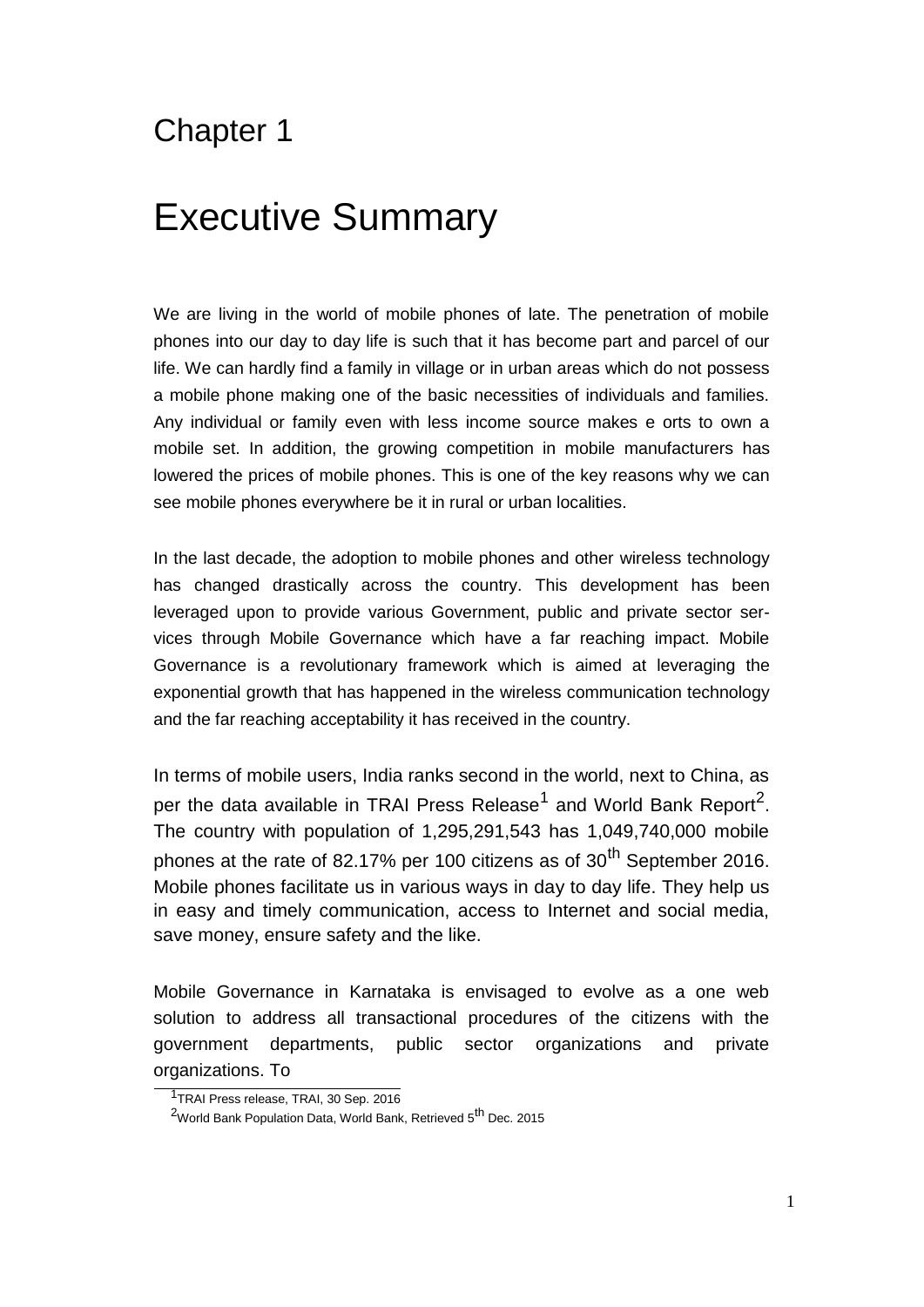#### CHAPTER 1. EXECUTIVE SUMMARY

realize this ambitious project, it is important for the Government to facilitate creation of reliable technology platforms and technically qualified human re-sources which would accelerate adoption of these services.

The Karnataka Evaluation Authority in congruence with the Center for e-Governance has entrusted Hyderabad Karnataka Center for Advanced Learning (HKCAL), Gulbarga to conduct a technical data analysis and an unbiased survey with the objective of evaluating the performance, status, effectiveness and impact of mobile services in Karnataka state.

This evaluation report targets the citizens from diverse fields ranging from farmers to software professionals, students to government servants, etc. Also, the real-time history data from the Karnataka Mobile One portal dashboard of the Center for e-Governance cell, Government of Karnataka is analyzed.

The research methodology has included both qualitative and quantitative approaches. The quantitative research aims to assess the performance, impact and status of mobile services and qualitative research aims at establishing and measuring the performance indicators that can holistically evaluate the efficiency or efficacy and opinion of users of the Mobile Governance initiative.

The quantitative research has used a formalized and unconcealed questionnaire with close ended questions (Dichotomous, Multiple Responses, and Scale Based). Data were collected through means of survey administered via personal interview and online depending on convenience. First, the desk research was carried out to identify the current shortcomings in Karnataka Mobile One portal and review the potential tools for adopting mobile services in the State. This was done with the officials, technical team and other stake holders of mobile services. The second component i.e., field work was conducted in all parts of the Karnataka State. Four different administrative divisions or regions of the Karnataka State namely Bengaluru, Mysuru, Kalaburgi and Belagavi along with Bengaluru city were considered for evaluation. Roughly, 400 respondents were chosen on random basis from each of the divisions drawing a total of nearly 1600 respondents. Out of 400 respondents from each division, 50% were from district headquarters, 25% each from taluk headquarters and hobli levels. In addition, approximately another 400 respondents were randomly chosen from the Bengaluru city, amounting to 1936 respondents finally.

With regard to current status, only 658 services are integrated into the platform, expansion of the set of services by the Departments are limited by the lack of partnering with Government Departments, public and private sector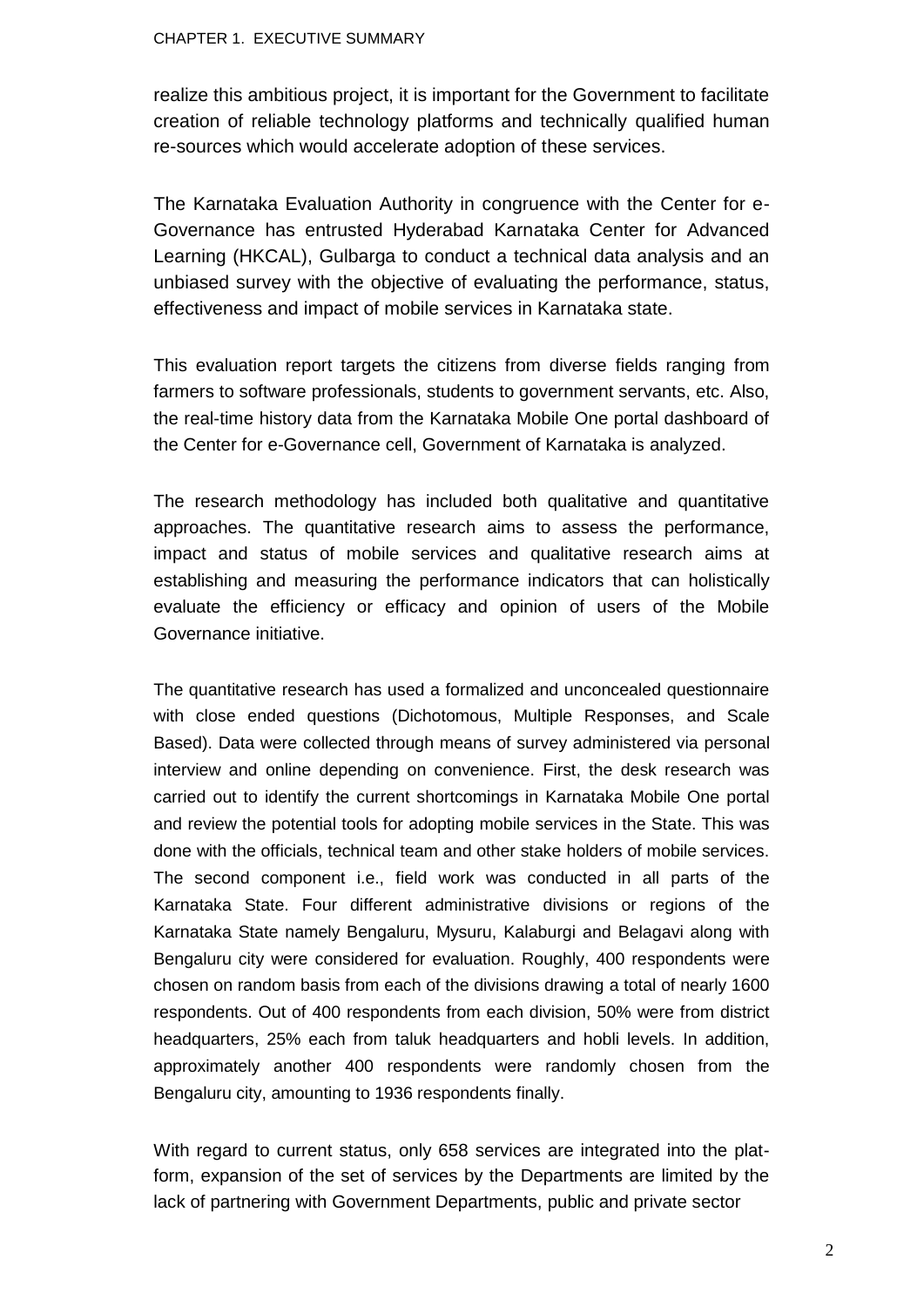#### CHAPTER 1. EXECUTIVE SUMMARY

organizations. It is found that only 0.4% of the mobile phones are registered to access the portal services as against the total number of mobile phones in the State.

It is observed that among the payment based services, the highest number of payments is occurring in the utility services with 95.47%, followed by transportation services with 1.98% and telecom services with 1.26%. The remaining 1.29% is shared by all other category services.

It is observed that many Departments do not provide a complete set of ser-vices that it offers to other users. It is found that only 60.1% of the financial transactions are successful without the fault of user.

Another objective of the study was to determine the impact of the mobile services. The impact has been measured on parameters like awareness, ease and efficiency. Only 33.3% of the respondents are aware of the mobile services out of which only 7% have the highest level of awareness, which leaves considerable scope for creating awareness through online and conventional channels, a medium that is being extensively used today. More than 88% of the users believe that the services have eased the procedures and 64% of them believe that it has brought efficiency.

It was also found that the ICARE facility service is implemented by only three departments. The users are not aware of the ICARE facility.

In spite of several shortcomings, as compared to conventional services delivery mechanisms, the Karnataka Mobile One portal is found to be extremely useful to the users but exploration of the portal offerings is very limited. The research also asked the users for their insights and suggestions for the mobile services. The responses ranged from improving the usability of the processes by bench-marking them with usability provided by private commercial service providers, to improve the security and privacy needs as well as payment gateway, to taking up initiatives to increase the awareness of the high impact potential service and dissemination of timely updates.

## Recommendations

Based on all the analysis, and keeping in mind the end objective, the evaluation team recommends the following:

1. During the launch of Karnataka Mobile One (KMO) service in Karnataka there were 4281 services and currently based on the user's feedback, there